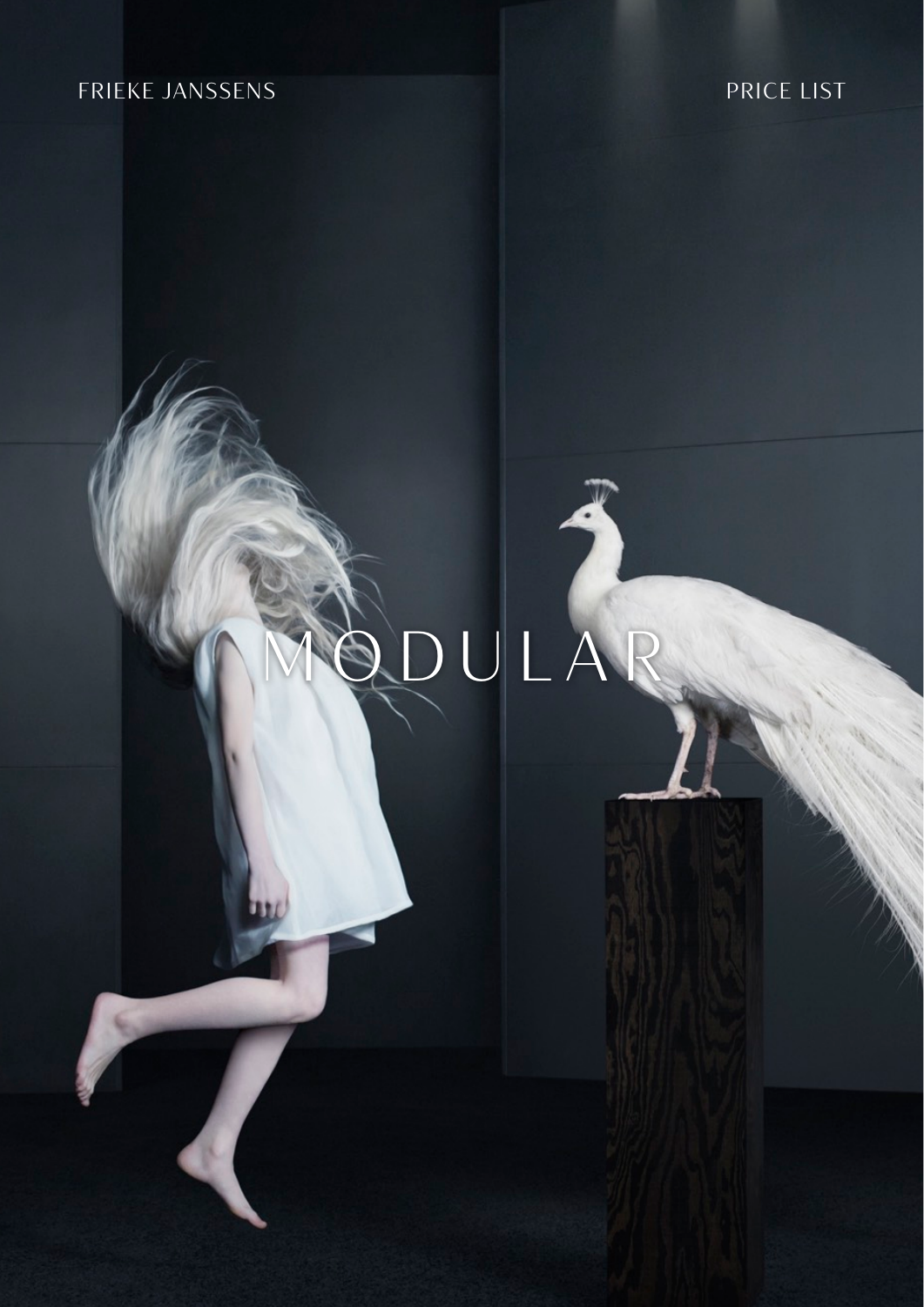## FRIEKE JANSSENS PRICE LIST

# MODULAR

| SIZE          | PRICE (INCL 6% VAT, EXCL TRANSPORT) | <b>Edition of 9</b><br>All sizes together                                                      |  |
|---------------|-------------------------------------|------------------------------------------------------------------------------------------------|--|
| 50 x 37,5 cm  | $2300 \in$                          | + 3 Artist prints<br>Fine-art Baryta on Dibond in black aluminium frame<br>Signed and numbered |  |
| 110 x 82,5 cm | $3300 \in$                          |                                                                                                |  |
| 200 x 150 cm  | $4300 \in$                          |                                                                                                |  |
| 28 x 21 cm    | 485€                                | <b>Edition of 9, small art works</b><br>Signed and numbered                                    |  |

#### **PEACOCK**



| <b>SIZE</b>                 | PRICE (INCL 6% VAT, EXCL TRANSPORT) | <b>Edition of 9</b><br>All sizes together                                  |  |  |
|-----------------------------|-------------------------------------|----------------------------------------------------------------------------|--|--|
| $50 \times 37,5 \text{ cm}$ | 2300€                               | + 3 Artist prints<br>Fine-art Baryta on Dibond in in black aluminium frame |  |  |
| $110 \times 82,5$ cm        | $3300 \in$                          | Signed and numbered                                                        |  |  |
| $200 \times 150$ cm         | 4300€                               |                                                                            |  |  |
| $28 \times 21$ cm           | 485 €                               | <b>Edition of 9, small art works</b><br>Signed and numbered                |  |  |



#### **HORSE**





| $50 \times 37,5 \text{ cm}$ | $2300 \in$ | An orloo togothol<br>+ 3 Artist prints<br>Fine-art Baryta on Dibond in black aluminium frame<br>Signed and numbered |
|-----------------------------|------------|---------------------------------------------------------------------------------------------------------------------|
| 110 x 82,5 cm               | $3300 \in$ |                                                                                                                     |
| $200 \times 150$ cm         | 4300€.     |                                                                                                                     |
| $28 \times 21$ cm           | 485 €      | <b>Edition of 9, small art works</b><br>Signed and numbered                                                         |

**SIZE**



### **BUTTERFLY**



| <b>SIZE</b>                                         | PRICE (INCL 6% VAT, EXCL TRANSPORT) | <b>Edition of 9</b>                                                                                                  |
|-----------------------------------------------------|-------------------------------------|----------------------------------------------------------------------------------------------------------------------|
| $50 \times 37,5 \text{ cm}$<br>$110 \times 82,5$ cm | $2300 \in$<br>$3300 \in$            | All sizes together<br>+ 3 Artist prints<br>Fine-art Baryta on Dibond in black aluminium frame<br>Signed and numbered |
| $200 \times 150$ cm                                 | $4300 \in$                          |                                                                                                                      |
| $28 \times 21$ cm                                   | 185 €                               | <b>Edition of 9, small art works</b><br>Signed and numbered                                                          |

| <b>Edition of 9</b>                                                                                                  | PRICE (INCL 6% VAT, EXCL TRANSPORT) | <b>SIZE</b>                 |
|----------------------------------------------------------------------------------------------------------------------|-------------------------------------|-----------------------------|
| All sizes together<br>+ 3 Artist prints<br>Fine-art Baryta on Dibond in black aluminium frame<br>Signed and numbered | 2300€                               | $50 \times 37,5 \text{ cm}$ |
|                                                                                                                      | $3300 \in$                          | $110 \times 82,5$ cm        |
|                                                                                                                      | $4300 \in$                          | $200 \times 150$ cm         |
| <b>Edition of 9, small art works</b><br>Signed and numbered                                                          | 485 €                               | 28 x 21 cm                  |

### **SNAKE**